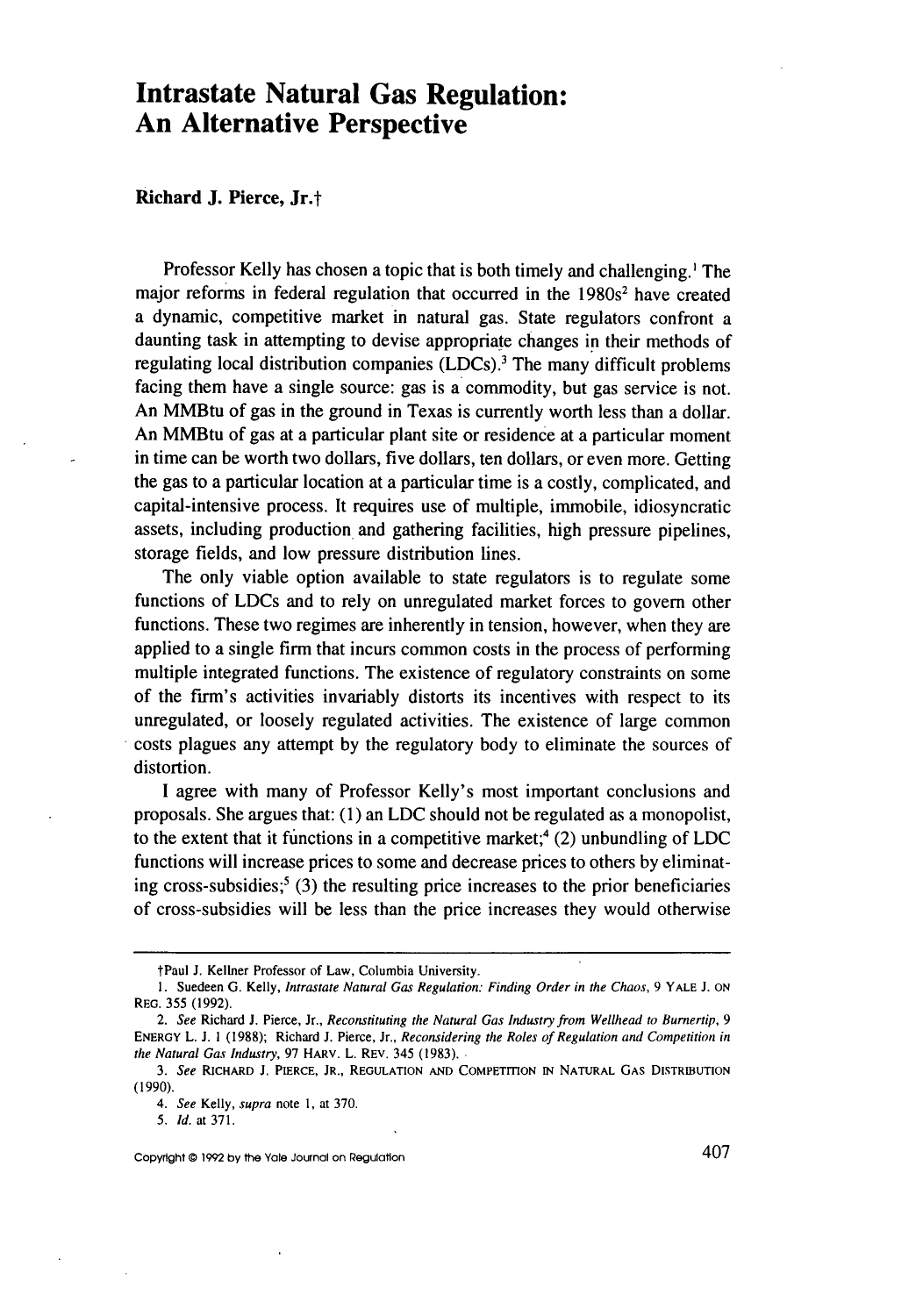experience, because unbundling is a means of avoiding uneconomic bypass of the LDC $;^{6}$  and, (4) gas consumers should be allowed to decide for themselves whether the benefits of purchasing unbundled service exceed the costs.<sup>7</sup>

As these many points of specific agreement suggest, I agree with Professor Kelly's most basic proposal: gas service should be made available on an "unbundled" basis. At least some consumers should have the option to purchase gas from one source, storage service from a second source, pipeline transportation service from a third source, and physical distribution service from a fourth source. I fear that Professor Kelly has overestimated the beneficial effects of unbundling, however, and I am concerned that state regulators may go too far in encouraging distributors to unbundle and in encouraging consumers to commit to purchase unbundled services. Professor Kelly's enthusiastic support for unlimited unbundling would be far more troubling in the absence of her two sentence qualification of that support: "After unbundling, the LDC will still provide prepackaged service to those customers who find it cheaper to have the LDC procure and transport their gas. Today, these probably comprise the bulk of the LDC's customers."8 Unfortunately, some of her more specific proposals have the potential to distort consumer decisionmaking by making unbundled service seem far more attractive than it is, while others have the potential to eliminate the availability of bundled service entirely.

My differences with Professor Kelly have four sources. First, high transaction costs make purchasing unbundled gas service uneconomical for small consumers. Second, allowing consumers to purchase unbundled gas service, while simultaneously protecting them from the risks attendant to that decision by shifting those risks to LDCs, could produce disastrous results. Third, Professor Kelly's attempt to finesse this problem by suggesting that regulators charge consumers for the cost of standby service will not work. Fourth, Professor Kelly's implicit assumption that regulators can address a variety of problems by allocating common costs among consumers is unfounded.

## I. The Limits of Unbundling

Professor Kelly's enthusiastic support for unbundling of gas service is understandable. Were it not for the existence of the complicated transportation, storage, and distribution systems linking gas producers and gas consumers, the gas market would have all the characteristics of the mythical atomistically competitive market paradigm to which economists refer in explaining the many wonderful effects of markets. Thousands of gas producers would be able to compete to make sales to millions of gas consumers. Unbundling has the

<sup>6.</sup> Id. at 371 n.79.

<sup>7.</sup> **Id.** at 380.

<sup>8.</sup> Id. at 369.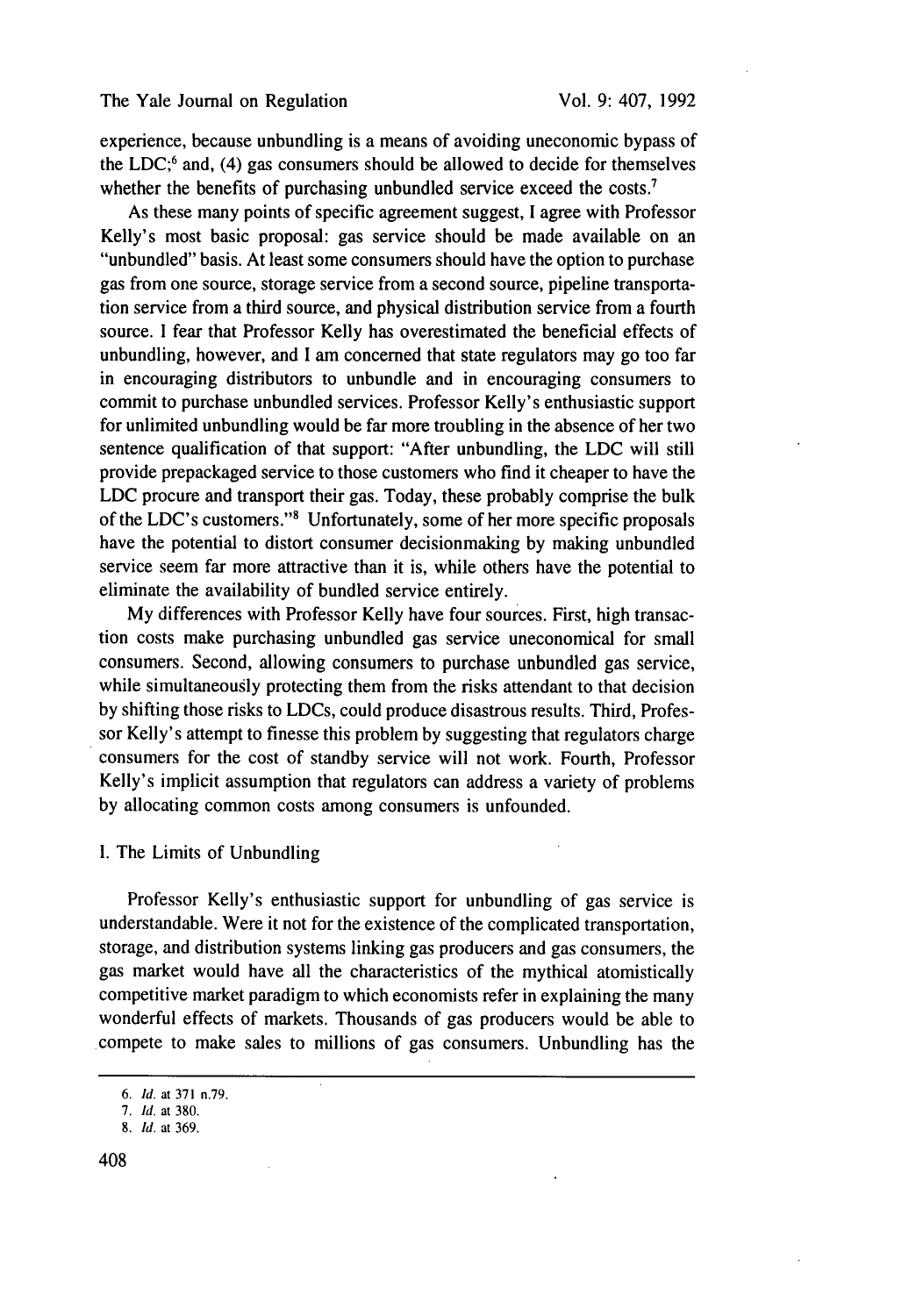### An Alternative Perspective

potential to approximate this result. If the owners of pipelines and distribution systems are required to make their facilities accessible to other potential suppliers of gas on a nondiscriminatory basis, the structurally competitive gas sales market should yield optimal gas prices to consumers. This is the theory on which the federal government predicated its revolutionary change in policy in the mid-1980s. That policy change has already produced handsome dividends to consumers, even though federal regulators continue to grapple with a number of knotty problems concerning appropriate terms of access.' Professor Kelly relies on the same reasoning to support an extension of the federal policy on pipeline access to the context of state regulation of LDCs. The change in context, however, has significant effects on the viability and potential beneficial effects of the policy.

## *A. The High Transaction Costs of Purchasing Unbundled Gas Service*

Purchasing gas service on an unbundled basis offers significant potential advantages to a consumer. The biggest single advantage is access to multiple potential suppliers of the gas itself. In many circumstances, consumers also may be able to choose among several suppliers of pipeline transportation service and of storage service. Access to multiple suppliers of those services has the potential to yield lower prices and a wider variety of service options.

However, these benefits come at a cost. In order to buy reliable gas service on an unbundled basis, a consumer must take numerous steps. 10 First, the consumer must determine the relevant characteristics of each of the potential suppliers. Is this firm honest and competent? Does it have the assets required to make its contractual commitments credible? Second, the consumer must negotiate contracts with each supplier. In this process, it must exercise care to insure both that each individual supplier is committed to provide the quality of service the consumer desires and that the contractual commitments are wellcoordinated to complement each other. Finally, the consumer must interact frequently with each supplier under the terms of the several contracts to obtain coordinated performance.

Purchasing gas service on such a fully unbundled basis requires considerable time and expertise. Its benefits are likely to exceed its costs only for consumers

<sup>9.</sup> In 1990, the Federal Energy Regulatory Commission (FERC) proposed additional major changes in its approach to regulation of pipeline transportation. See Pipeline Service Obligations and Revisions to Regulations Governing Self-Implementing Transportation, 56 Fed. Reg. 38,372 (1990). The federal government must make several more changes in policy to create an effective market in gas transportation capacity. See Richard J. Pierce, Jr., Experiences with Natural *Gas Regulation and Competition in the U.S.* Federal System: Lessons for Europe, in EUROPEAN ENERGY POLICY **FOR NATURAL GAS** IN **THE INTERNAL** MARKET (Ernst Mestmacker ed., forthcoming 1992). On April **8,** 1992 FERC issued Order 636, a several hundred page rule revising its policies. 59 F.E.R.C. \[61,030. This Comment does not analyse these changes because the rule was unavailable to the author at the time this Comment went to press.

**<sup>10.</sup>** For a more detailed description of this process, see PIERCE, *supra* note **3,** at 19-33.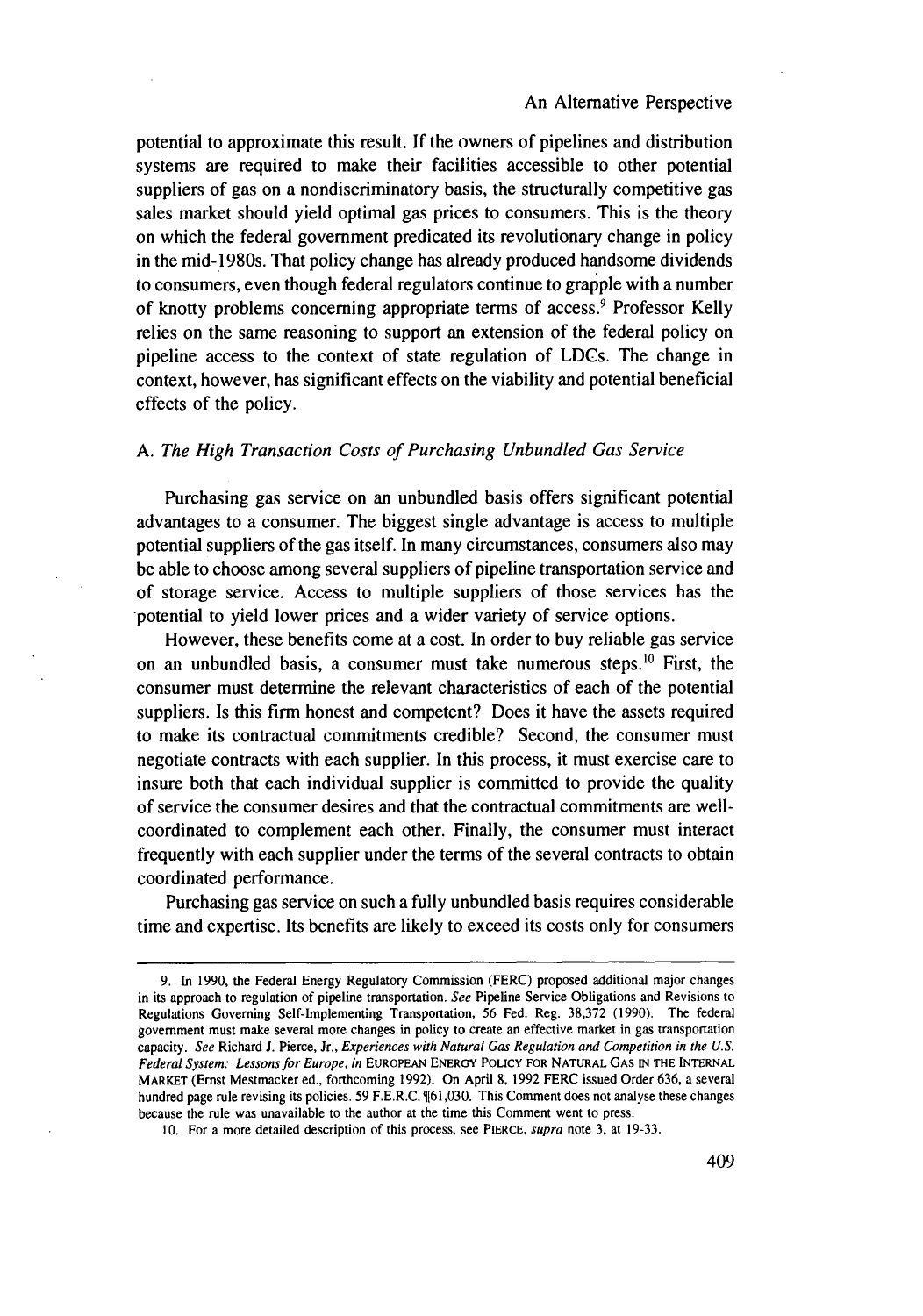#### The Yale Journal on Regulation

who purchase very large quantities of gas. Even many small LDCs lack the resources and expertise to construct and to implement the portfolio of contracts required to purchase unbundled service. The costs of unbundled service swamp the benefits not only for residential and small commercial consumers, but also for most institutional consumers, like schools and hospitals, and for many industrial consumers.

Consumers also can purchase gas service on a partially unbundled or rebundled basis. A large number of new market intermediaries have emerged over the last several years to supply rebundled gas service to LDCs and to consumers. They are variously referred to as brokers, aggregators, or marketers. A market intermediary can perform all of the acquisition, contracting, and coordinating functions previously described. It will do so only for a price, of course, but its potential access to economies of scale, scope, coordination, and risk diversification can give it a major cost advantage over all but the largest consumers.

At least in theory, a large market intermediary should be able to perform the acquisition, contracting, and coordinating functions required to rebundle gas service as efficiently as an LDC of comparable size. The availability of rebundled gas service from one or more market intermediaries has the potential to create a situation in which unbundled service offers net benefits even for relatively small-volume consumers.

A consumer's task is much easier when it acquires unbundled service in a rebundled form by contracting with a market intermediary. It still must exercise great care, however, to obtain reliable service. It must ensure that the market intermediary's contractual commitments are credible. Is the firm honest? Is it competent? Is it large enough to take advantage of the significant economies of scale, scope, coordination, and risk diversification? The new market intermediaries are a heterogenous lot. Some are subsidiaries of major oil companies, gas pipeline companies, or large LDCs. Other market intermediaries operate out of phone booths and rely on the extremely risky assumptions that: **(1)** the spot market price of gas will remain low at all times; and, (2) relatively inexpensive interruptible transportation and distribution services will be available at all relevant times. Some small volume consumers who buy rebundled service from an intermediary may derive net benefits, but many will wake up one morning to discover that, instead of gas service, they have a theoretically valid cause of action for breach of contract against an absent or bankrupt intermediary.

I assume that Professor Kelly has these problems in mind when she recognizes that "the bulk of the LDC's customers" will find it advantageous to continue to purchase bundled gas service from the LDC.<sup>11</sup> She goes on,

<sup>11.</sup> Kelly, supra note **1,** at 370.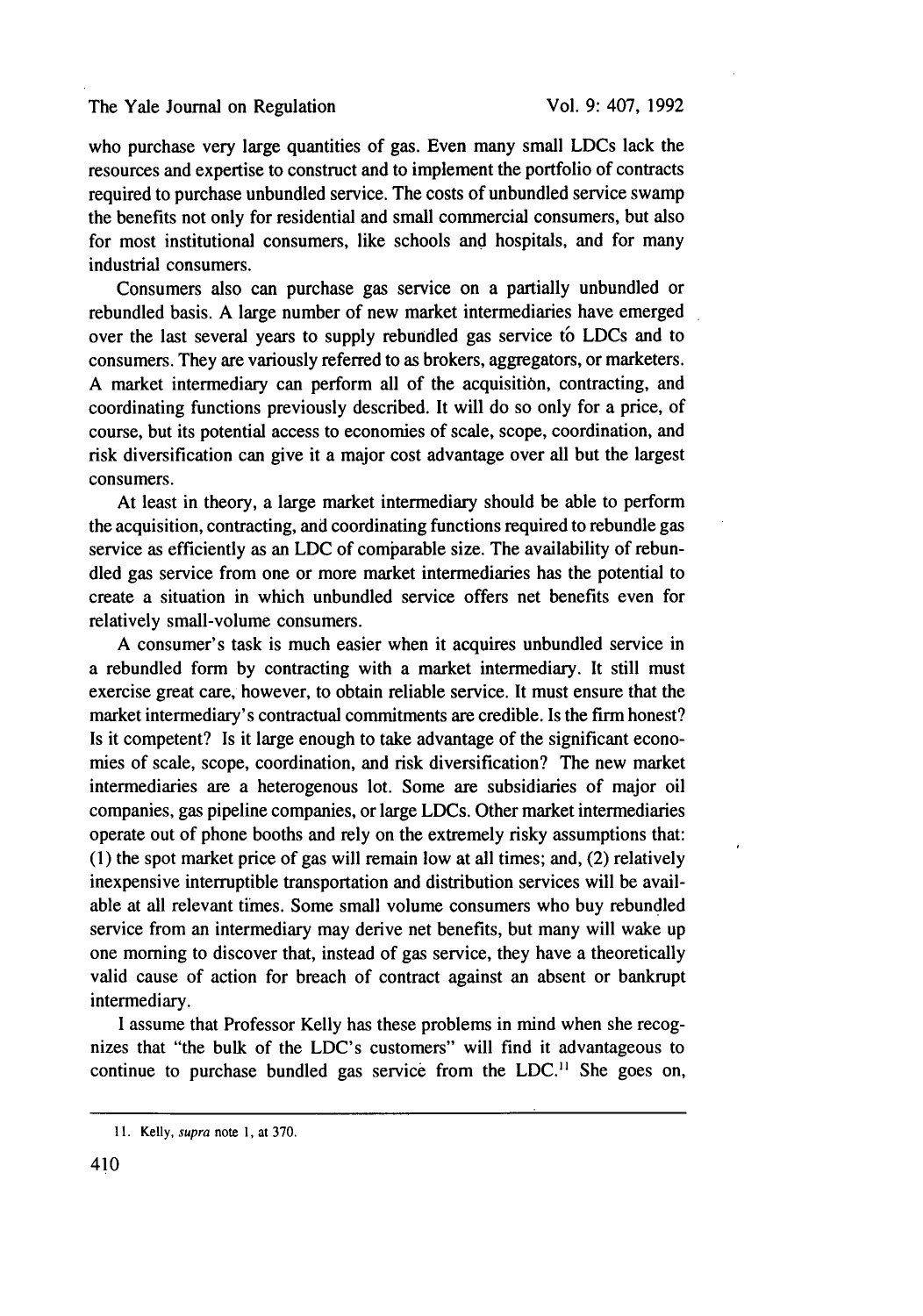#### An Alternative Perspective

however, to make proposals that are inconsistent with this conclusion. She characterizes as compatible with the new structure of the gas market a state ban on an LDC's participation in "the competitive, unbundled gas market...." $^{12}$ Professor Kelly supports the arguable need for such a ban with her concern that LDCs may act in anticompetitive ways if they are permitted to participate in the newly unbundled market. Although this is a legitimate concern, it cannot be allayed by banning LDCs from providing unbundled service while permitting LDCs to provide bundled service. Either form of LDC participation in the market creates the risk of anticompetitive behavior. Whether an LDC sells gas on a bundled or unbundled basis, it has an incentive to engage in practices that favor its sales over third party sales.'3 Thus, Professor Kelly's position on state bans of LDC participation in the newly unbundled market contradicts her recognition that most consumers will find it advantageous to continue to purchase bundled service from LDCs.

Professor Kelly notes that many state regulators have limited the availability of unbundled service to gas consumers based on criteria such as a minimum volume of gas consumption or capability to use alternate fuels.<sup> $14$ </sup> She decries these limits as "classic regulatory paternalism."<sup>15</sup> She urges instead that states allow any consumer to opt for unbundled service so that a customer can **"** balance the benefits and costs... himself."<sup>16</sup> I, too, value consumer sovereignty. It makes sense, however, only if state regulators are willing to allow consumers to bear the adverse consequences of any interruption in gas service, or dramatic increase in the cost of gas service, attributable to the consumer's own decision to rely on unbundled or rebundled service. State regulators must be willing to make the politically courageous, or perhaps politically suicidal, decision to allow residential consumers, hospitals, and schools to bear the risks of purchasing unbundled gas service. Otherwise, consumers will not balance "the benefits and costs" of such a decision because a high proportion of the costs of the decision will be borne by third parties.

<sup>12.</sup> *Id.* at 377.

**<sup>13.</sup>** *See Public Utility Holding Company Act Amendments: Hearings on S.1869, S.1870, and S.1871* Before the Subcomm. on Securities of the Senate Comm. on Banking, Housing, and Urban Affairs, 97th Cong., 2d Sess. 486, 493-94 (1982) (statement of Assistant Attorney General Baxter explaining how utilities can circumvent regulation by paying high transfer prices to unregulated affiliates).

<sup>14.</sup> Kelly, *supra* note I, at 381.

<sup>15.</sup> Id.

<sup>16.</sup> **Id.**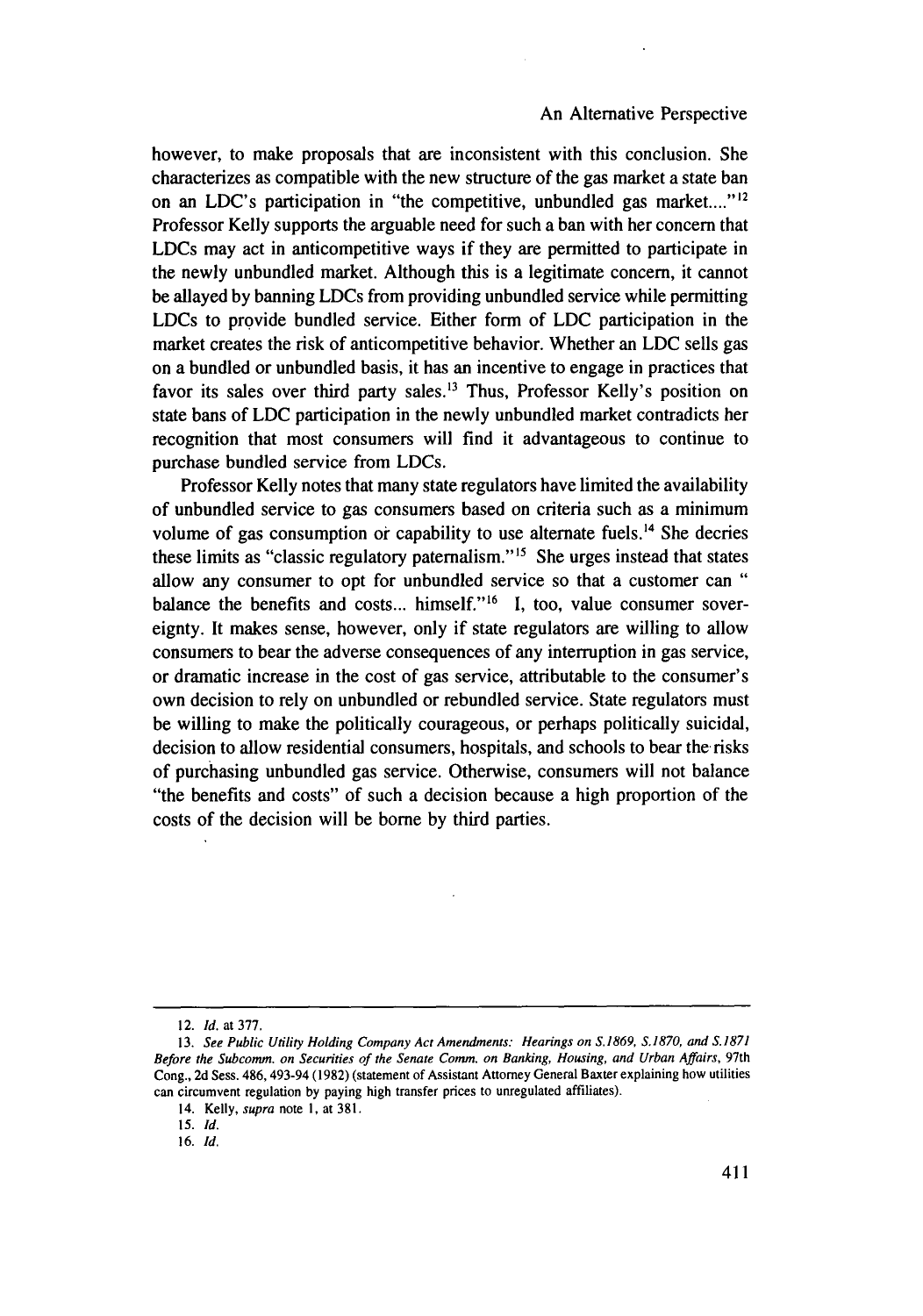## The Yale Journal on Regulation

## *B. Price Distortions from Risk Reallocation*

Professor Kelly does not attempt to convince state regulators to allow all consumers to bear the risks of purchasing unbundled service. Rather, she urges regulators to require LDCs to provide standby service to consumers who opt for unbundled service in order to encourage consumers to purchase unbundled service.<sup>17</sup> She attempts to reconcile this obvious regulatory cross-subsidy to unbundled service with her argument that consumers should "balance the costs and benefits" of unbundled service by urging state regulators to allow distributors to charge a price based on the full cost of such standby service.<sup>18</sup>

Professor Kelly has underestimated the difficulty of determining the cost of mandatory standby service. How would a state regulator determine the cost of providing compulsory standby service to a consumer? It would have to apply the complicated analytical tools used to evaluate insurance markets, incorporating, at a minimum, considerations of moral hazard and adverse selection.<sup>19</sup> Initially, the state regulator would need to estimate the probability that an LDC will be required to provide gas under the standby service. That probability is the reciprocal of the risk that a market intermediary will default on its commitment to provide rebundled service. However, default risk is highly variable, difficult to determine, and greatly affected by the availability of mandatory standby service. With standby service available, consumers would have an incentive to choose low cost, high risk intermediaries. The state regulators would have to calculate a different cost-based standby service rate applicable to each market intermediary's customers based on an individualized assessment of each market intermediary's risk of default. If the state applied the same rate to each customer without regard to the highly variable default risk posed by each intermediary, customers would have an incentive to contract only with the lowest cost, highest risk intermediaries. An identical incentive structure led to the federal government's loss of hundreds of billions of dollars in the savings and loan crisis.

The next step in this difficult ratemaking process would require state regulators to predict the market conditions in which the LDC is likely to be required to deliver gas as a result of its regulatory obligation to provide standby service. The risk of market intermediary default varies significantly over time,

<sup>17.</sup> *Id.* at 390.

<sup>18.</sup> *Id.* at 391. Professor Kelly's attempt to analogize returning customers to new customers does not work. It is relatively easy to forecast the modest future incremental demand of new customers. It is impossible to predict the extent to which an LDC will be required to provide involuntary standby service to large numbers of returning customers who have been effected by the default of one or more unregulated market intermediaries.

<sup>19.</sup> For excellent analyses of insurance markets, see Steven P. Croley & *Jon* D. Hanson, *What Liability Crisis?* An Alternative Explanation *for* Recent Events in Products Liability, **8** YALE **J. ON** REG. 1 (1991); George L. Priest, *The Current* Insurance Crisis, 96 YALE L. **J.** 1521 (1987).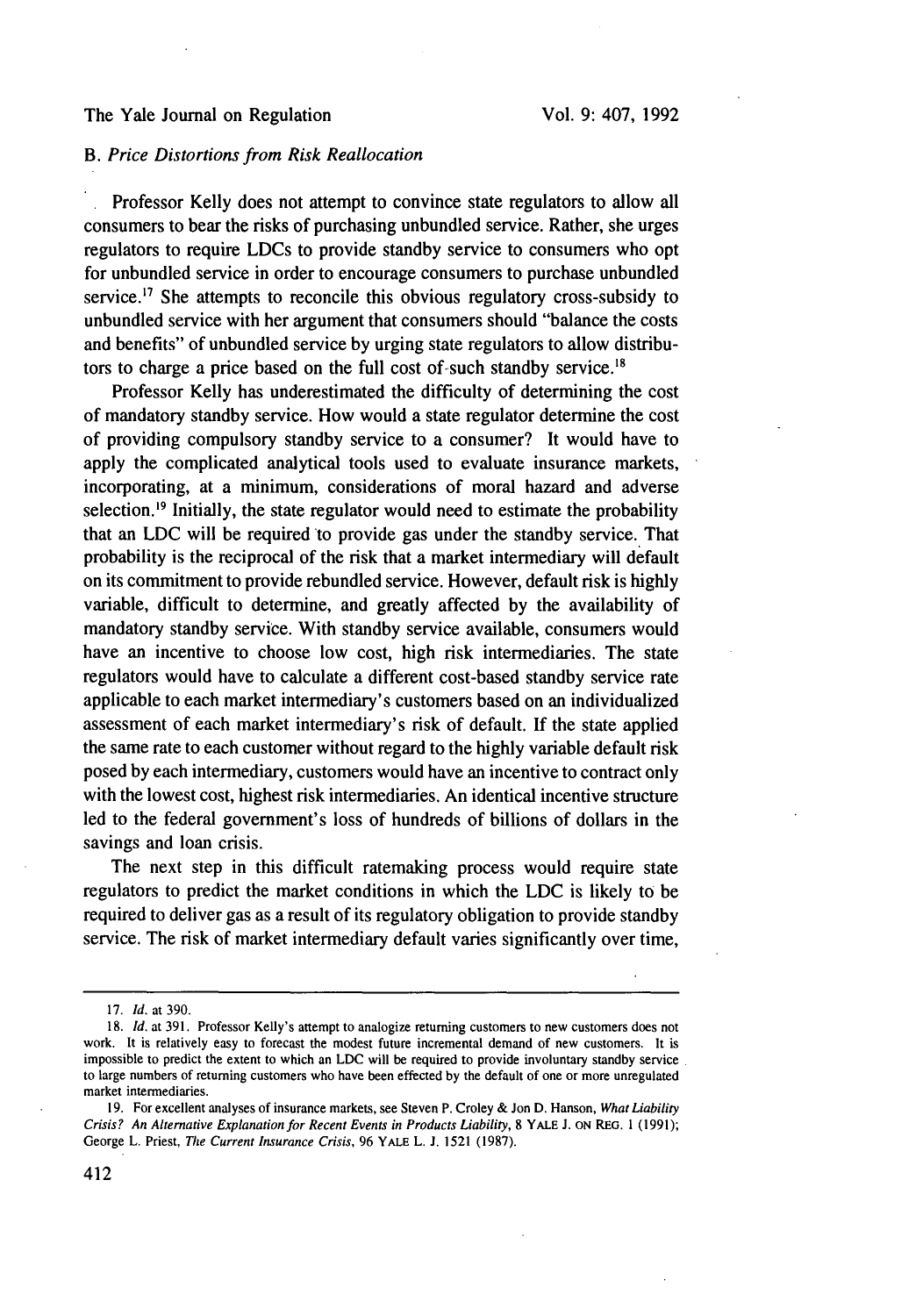depending on the relative scarcity of gas, transportation service, storage service, and distribution service. The risk of intermediary default is greatest when market conditions increase the relative scarcity, and hence the price, of one or more of the components of the rebundled gas service. Thus, for instance, the LDC serving Chicago potentially would have to be in a position to provide standby service to millions of consumers on the coldest day in January. To be able to fulfill its contingent, involuntary standby service obligation, an LDC would be forced to enter into long-term contractual relationships through which it obtains contingent access to reliable supplies of gas, gas storage service, and transportation service far in excess of its requirements to meet its voluntary contractual commitments. Contracts of that type are extraordinarily expensive.

The LDC's only other option is to be prepared to acquire gas, transportation service, and storage service on the spot market whenever an intermediary defaults. At present, it is unclear whether the LDC would be able to acquire an essential component of standby service, pipeline transportation capacity, because federal regulators seem reluctant to allow resale of this service.<sup>20</sup> Even assuming the LDC were able to acquire all of the components of standby service on short notice, it would have to pay a high price for each component given the market conditions in which its obligation to provide standby service is most likely to be triggered.

If state regulators actually established "cost-based" rates applicable to mandatory standby service, the cost of the combination of rebundled service purchased from a market intermediary and mandatory standby service from the LDC would exceed the cost of bundled service from the LDC. Of course, it is highly unlikely that any state regulators actually would establish "cost-based" rates for standby service. To do so would require a sophisticated understanding of both the gas market and the market for insurance, as well as intensive investigation of the characteristics of each market intermediary. Indeed, the state inevitably Would find it necessary to establish an elaborate set of regulations to govern all market intermediaries.

#### **I1.** The Limitations of State Regulators

Professor Kelly consistently overestimates the capabilities of state regulators. Both the major changes in federal gas policy that began in the 1980s and the changes in state gas policy Professor Kelly recommends have the potential to yield benefits only because of the institutional limitations of regulators. If regulators had a sophisticated understanding of markets and the institutional capability to apply that understanding, we would have been better off with the

<sup>20.</sup> FERC has proposed to prohibit "capacity brokering," i.e., resale of pipeline transportation capacity. **See** Pipeline Service Obligations, supra note 9, 56 Fed. Reg. at 38,376-7.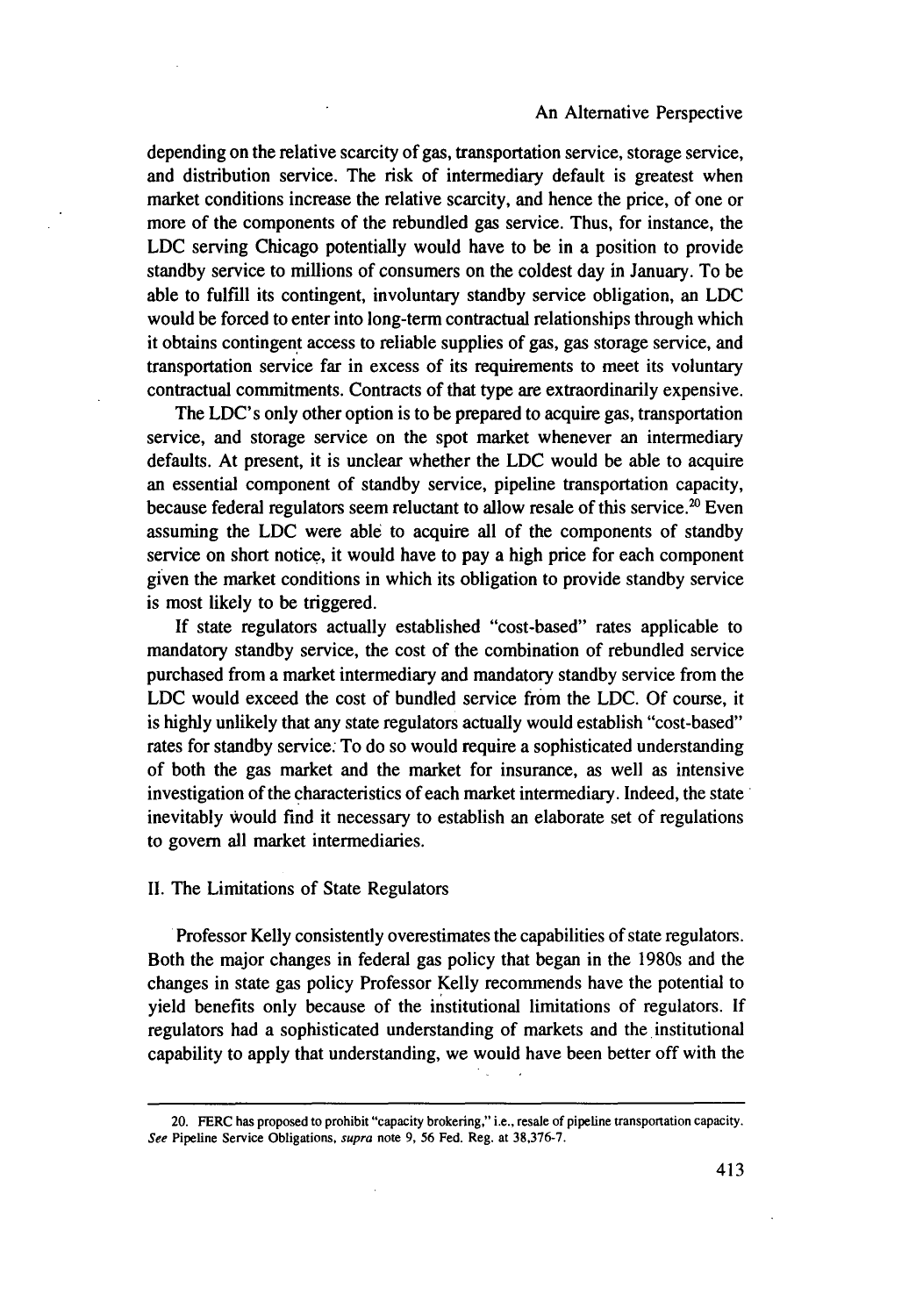## The Yale Journal on Regulation

status quo ante, pervasive regulation of the gas market. Professor Kelly's unjustified faith in the capacity of state regulators is apparent in her persistent reliance on the assumption that regulatory establishment of "cost-based rates" will solve the many problems state agencies now confront in regulating LDCs.

Throughout the article, Professor Kelly refers to the desirability of costbased rates for all unbundled services, including transportation and distribution.<sup>2</sup> ' I cannot tell what definition of cost she has in mind: marginal cost, opportunity cost, stand alone cost, or fully allocated embedded cost. Given the context in which she refers to cost, her reference probably is to fully allocated embedded cost, since state regulators traditionally have applied that accounting construct. Professor Kelly's frequent contrast between cost-based rates and rates affected by cross-subsidization<sup>22</sup> underlies her belief that the traditional regulatory definition of cost is likely to produce good results in the context of transportation and distribution rates once market forces eliminate any crosssubsidies that previously distorted LDC rate structures.

Unfortunately, the problem of establishing appropriate rates for transportation and distribution is considerably more difficult than her discussion suggests. The bulk of the costs of the transportation and distribution functions are common costs. The fully allocated embedded cost method of assigning common costs to particular customers or customer classes is completely artificial. It yields rates that are unrelated to any economically relevant definition of costs and are incompatible with the operation of a competitive market in transportation and distribution service.

Lawyers and accountants constantly propose methods of allocating common costs based on the implicit assumption that there are right and wrong ways to perform this difficult task. That assumption is wrong. Common costs can be allocated among customers only by applying a series of unprincipled tautologies. I cannot improve on the analogy Fred Kahn uses to describe the futility of this effort. "It is not like looking for a black cat in a room in which all the lights have been turned out. *There is no cat there."23*

Moreover, use of fully allocated embedded costs as the basis for distribution rates is certain to produce undesirable results in many circumstances.<sup>24</sup> Assume, for instance, that the marginal cost of distributing a unit of gas to a particular customer at a particular time is ten cents and the fully allocated cost is fifty cents. In this fairly typical situation, forty cents of the "cost" of the

<sup>21.</sup> *See, e.g.,* Kelly, *supra* note 1, at 395. In a footnote added after this Comment was written, Professor Kelly disavowed any attempt to define "cost" for purposes of her proposed plan. *Id.* at 361 n. 17

<sup>22.</sup> *Id.* at 364.

<sup>23.</sup> Alfred E. Kahn, *The Uneasy Marriage Between Regulation and Competition, I* TELEMATICS 12 (1984).

<sup>24.</sup> For additional illustrations of the undesirable effects of using fully allocated costs, see Richard J. Pierce, Jr., *Using the Gas Industry as a Guide to Reconstituting the Electricity Industry,* 13 J. RES. **IN** L. & **ECON. 7,** 40-47 (1991).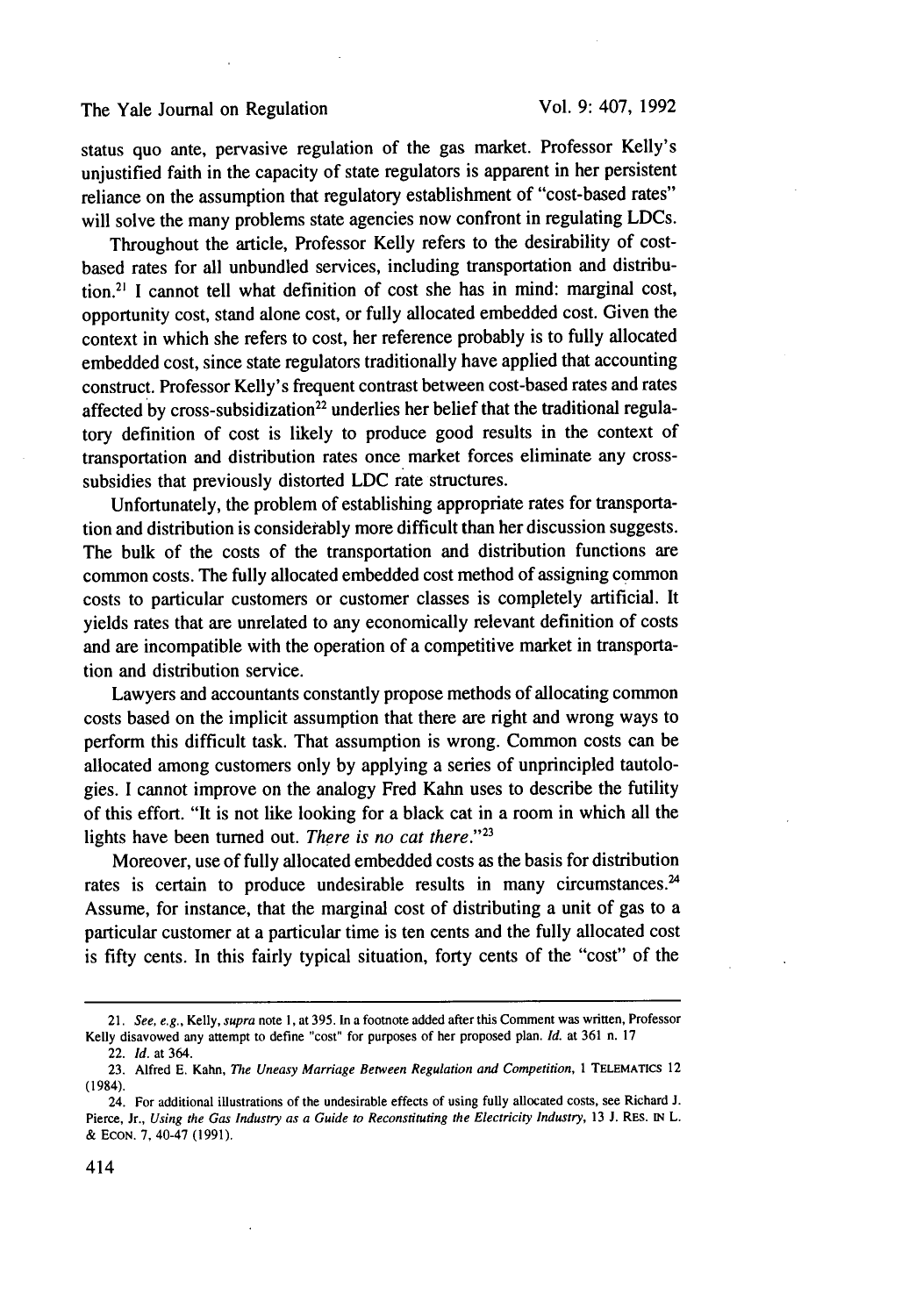distribution service is the result of an inherently arbitrary allocation of common costs to the customer. Suppose the customer is willing to pay no more than twenty cents for distribution service in this situation because it has access to alternative fuels or alternative sources of gas. If the state regulator insists that the LDC charge the fifty cent "cost-based rate," the LDC loses the opportunity to obtain a contribution to its common costs equal to ten cents times the number of units of distribution service the customer would have been willing to buy. Viewed from the perspective of the customer, the LDC, and the LDC's other customers, the regulators' insistence on a predetermined "cost-based rate" produces a clear lose-lose-lose outcome. If the state regulator instead permitted the lower rate, it would produce a clear win-win-win outcome.

Professor Kelly's failure to recognize the impossibility of allocating common costs and the counterproductive effects of using rates based on fully allocated embedded costs in circumstances where many customers have access to inexpensive alternatives to regulated distribution service creates problems throughout her article. Those problems are most apparent in her discussion of the choice state regulators must make between "the determinate rate approach" and "the flexible rate approach." She seems to believe that the second approach is unnecessary if the first approach is implemented through use of "cost-based" rates.25 That belief is unfounded if, as seems likely, her reference is to rates based on fully-allocated cost. State regulators must confer on LDCs considerable pricing flexibility in order to further their consumer protection mission.

Professor Kelly makes important points in her explanation of the disadvantages of the flexible rate approach.26 State regulators should constrain the pricing flexibility of LDCs in some manner to avoid, or at least to reduce, the potential adverse consequences she describes. It is extraordinarily difficult, however, to devise appropriate limits on a firm's pricing flexibility or to implement other mechanisms that expose regulated firms to appropriate incentives in this situation. Economists have long debated this difficult question.<sup>27</sup> By ignoring that debate, Professor Kelly proposes a regulatory regime that is significantly incomplete.

<sup>25.</sup> Kelly, *supra* note 1, at 393-99.

**<sup>26.</sup>** Id. at 397.

<sup>27.</sup> See, e.g., Richard J. Pierce, Jr., supra note 4, at 42-55; Southern California Edison Co., 46 F.E.R.C. 161,300 (1989) (dissenting opinion of Commissioner Stalon); William B. Tye, *Pricing Rail Competitive* Access in the *Transition to Deregulation with* the *Revenue/Variable Cost Test,* 32 ANTITRUST **BUL.** 101 (1987); William **J.** Baumol & David **E.** Bradford, *Optimal Departures from Marginal Cost Pricing,* 60 **AM.** ECON. REV. 265 (1970).